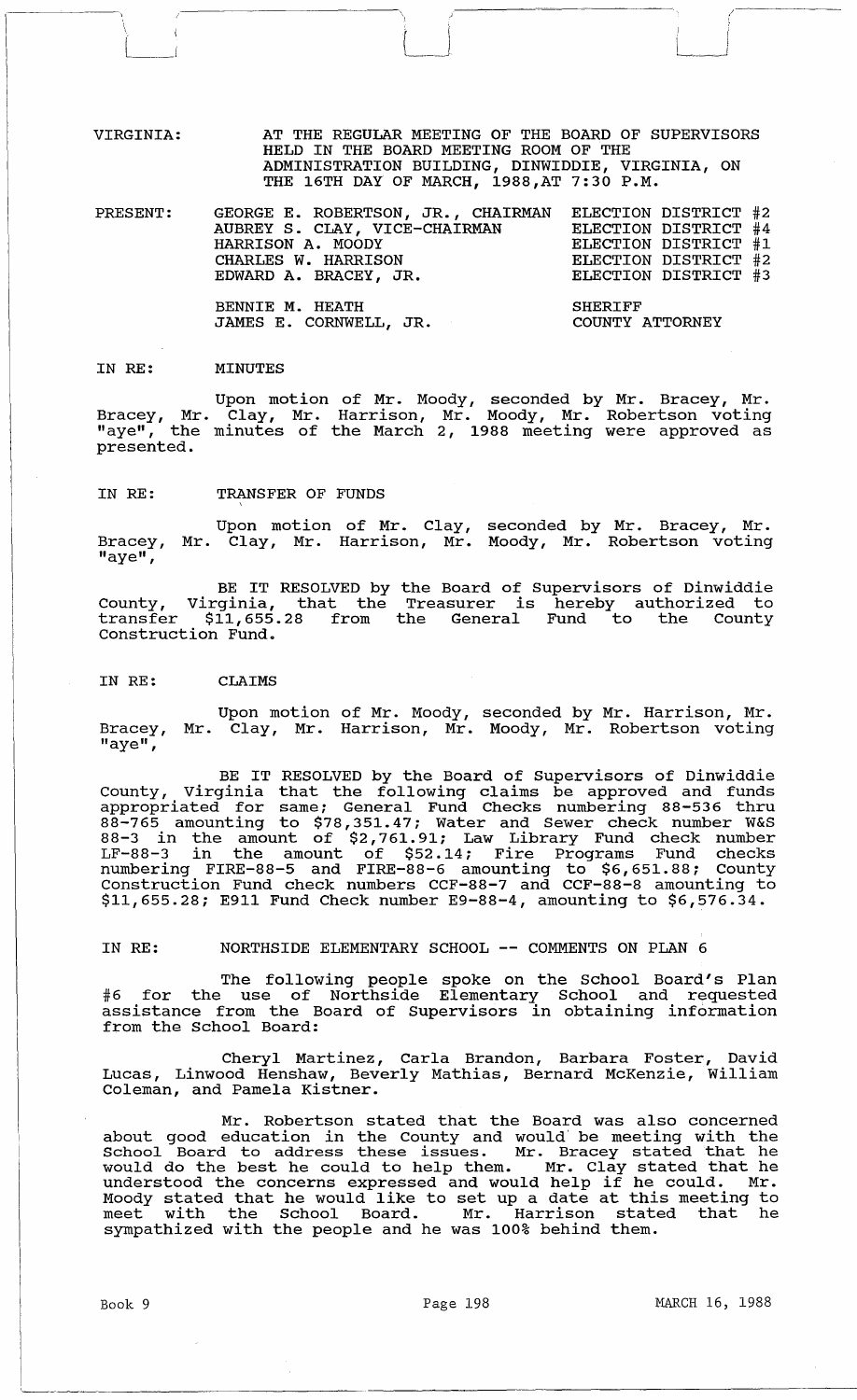## IN RE: AMENDMENTS TO AGENDA

Upon motion of Mr. Moody, seconded by Mr. Bracey, Mr. Bracey, Mr. Clay, Mr. Harrison, Mr. Moody, Mr. Robertson voting maver, in the following items were added to the agenda.

- 1. Health Department Roof<br>2. Cabinet for Circuit Com
- 2. Cabinet for Circuit Court Clerk
- 3. Adoption of six Year Plan
- 4. Advertisement of Ordinance on section 21-9
- 5. Discussion of Re-seeding the Airport Property
- 6. Setting of a Date to Meet with the School Board
- 7. Discussion of the county Flag

IN RE: FOOD BANK COMMITTEE

Rev. A. L. Toney of the united Churches of Dinwiddie County appeared before the Board to thank the members for helping them to secure a new location. The Food Bank is now operating out of the Dinwiddie Ruritan Building.

IN RE: RECESS

يتساد المسا

The Chairman declared a brief recess at 8:20 p.m. The meeting reconvened at 8:30 p.m.

# IN RE: PUBLIC HEARING -- REZONING APPLICATION A-88-1 -<br>WILLIAM WALKER

This being the time and place as advertised in the Progress-Index on Wednesday, March 2, 1988, and Wednesday, March 9, 1988, for the Board of Supervisors to conduct a Public Hearing to consider for adoption an ordinance to change Section 31, Parcel 7 and Section 31, Parcel 10 from Agricultural, General, A-2 to Agricultural, Rural Residential A-R. This request was submitted by Mr. William Walker. Mr. Walker was present in support of his request. Mr. Joe Emerson, Director of Planning, presented the application. He stated the purpose of the request is to allow the development of the property in an orderly manner. This type of development of the property in an orderly manner. This c

The Planning Commission recommended approval at its March 9, 1988 meeting. Mr. Ronald Gordon and Mr. Billy Seay spoke in support of the rezoning. No one spoke in opposition.

Mr. Moody stated that he had heard some concern from adjacent property owners about the division. However, he could see adjacent property owners about the division. However, he could see division would be the best and highest use. Under the new zoning ordinance, this type of division would be approved.

Upon motion of Mr. Moody, seconded by Mr. Harrison, Mr. Bracey, Mr. Clay, Mr. Harrison, Mr. Moody, Mr. Robertson voting  $"$ aye $"$ ,

BE IT ORDAINED by the Board of Supervisors of Dinwiddie County, Virginia, that the district classification of a portion of Section 31, Parcel 7, containing 297.76 acres and Section 31, Parcel 10, containing 60.5 acres be amended from Agricultural, General, District A-2 to Agricultural, Rural Residential, District AR. Said property is situated on the east side of state Route 627 and 0.6 miles south of Five Forks.

In all other respects said zoning ordinance is hereby reordained.

 $\Delta\omega_{\rm{eff}}=0.1$ 

 $\overline{\phantom{a}}$ 

ċ

 $\label{eq:1} \begin{split} \text{diam} = \left\langle \mathcal{D} \right\rangle \approx \text{diam} \,, \end{split}$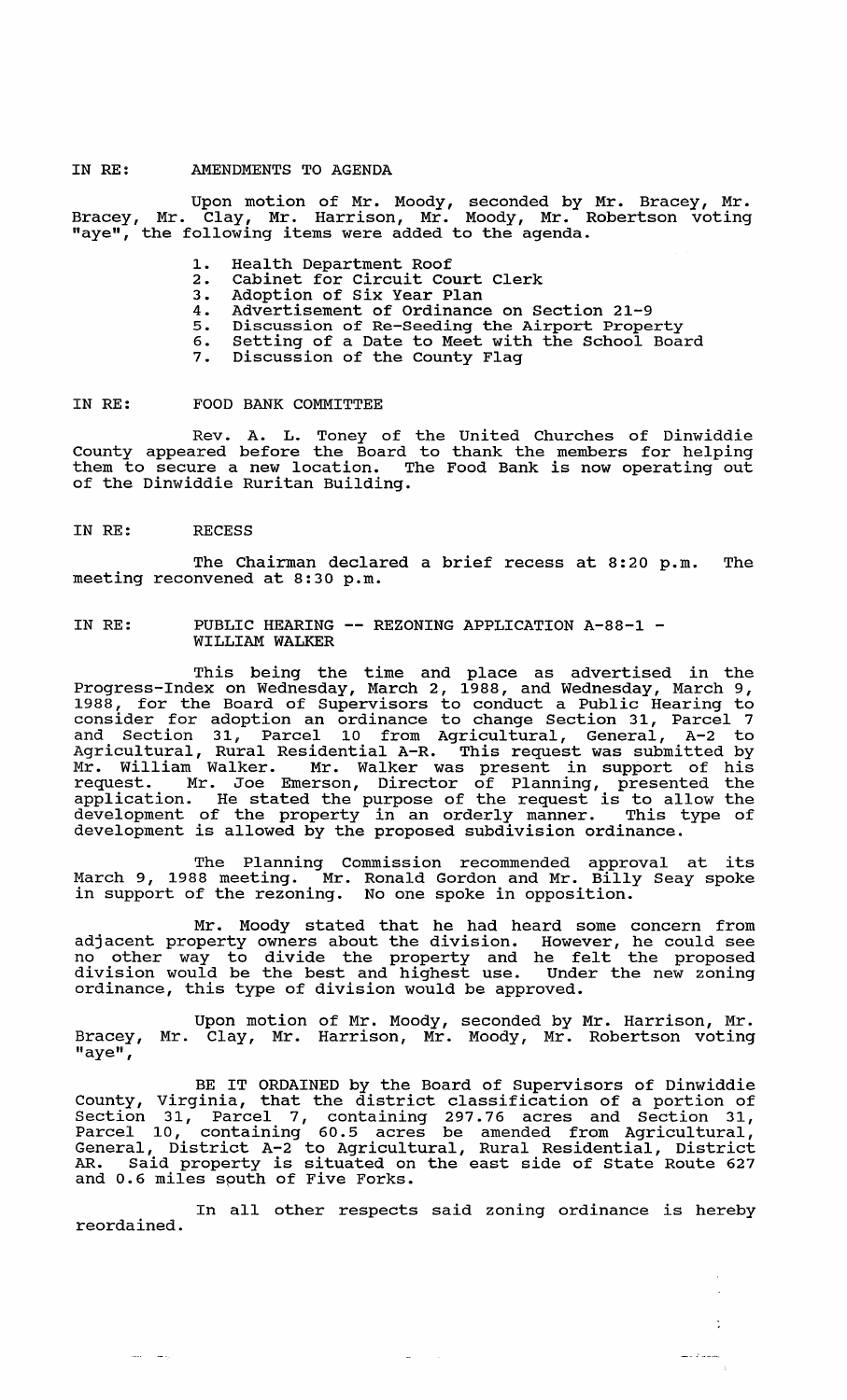IN RE: PUBLIC HEARING -- A-88-6 - CAMPGROUNDS WITH CONDITIONAL USE PERMIT

This being the time and place as advertised in the Progress-Index on Wednesday, March 2, 1988 and Wednesday, March 9, 1988 for the Board of supervisors of Dinwiddie County, Virginia to reso, for the bound of buporvisors of since and in a mendment to conduct a public hearing to consider for adoption an amendment to section 71 of Article IV of Chapter 22, to add with a Conditional Use Permit, Campgrounds.

Mr. Joe Emerson, Director of Planning, presented the<br>Amendment. He stated that it would be a housekeeping measure. The Amendment. He stated that it would be a househoping medsure.<br>Planning Commission recommended approval at its March 9, 1988, meeting. Mr. Charles Harrison stated that he would abstain from meeting.  $m$ : charres he

Mr. Glen Blazek, representing the applicant, Annie Mae Blazek, appeared in support of the amendment. No one spoke in opposition.

Upon motion of Mr. Moody, seconded by Mr. Bracey, Mr. Clay, Mr. Moody, Mr. Robertson voting Harrison "abstaining", Bracey, Mr. "aye", Mr.

BE IT ORDAINED by the Board of supervisors of Dinwiddie County, Virginia, that the Dinwiddie County Code, as previously adopted, be amended by adding the following permitted use to section 71 of Article IV of Chapter 22:

(51) Campgrounds, with a conditional use permit.

reordained. In all other respects said zoning ordinance is hereby

IN RE:

 $\begin{pmatrix} - & & & \ & & & \end{pmatrix}$ 

PUBLIC HEARING -- CONDITIONAL USE PERMIT - C-88-1 C. W. ALLEN

This being the time and place as advertised in the Progress-Index on Wednesday, March 2, 1988, and Wednesday, March 9, 1988, for the Board of Supervisors to Conduct a Public Hearing to consider for approval a Conditional Use Permit submitted by Mr. C. W. Allen, Jr., to operate a campground. Said property is known as "Allen's Campground" and is located on Route 623.

Mr. Joe Emerson, Director of Planning, presented the application. He stated that it would be a housekeeping measure since Allen's Marina has been operating under the State Code. The since Allen's Marina has been operating under the state code. The<br>Planning Commission recommended approval at its March 9, 1988 meeting. No one spoke in support or opposition to this Conditional Use Permit.

Mr. Moody stated that the proposed conditions take care of everything except Item 6, where the Health Department can of everydning except from o, where the heafth bepartment can enforcement officials added to that section.

Mr. Glen Blazek stated that under State Law, the Health Department is the sole legal regulator. He stated that he felt it beparament is the belo legal regulator. He beated that he felt it would be inappropriate to expand that iaw since to make new requirements does not fill the intention of strictly a housekeeping<br>measure. He stated to open the door when it was not required by measure. He stated to open the door when it was not required by<br>State Law could possibly be seen as a liability. He stated that the campground operator would cooperate with the Sheriff's Department when involved in a chase; however, the issue of privacy Department when involved in a chase, however, the issue of privacy<br>must be considered. He added that this is not a new permit being mase be considered. The daded that this is not a new permit being<br>sought. Everyone just wants affirmation of existing conditions. sought. Everyone just wants affirmation of existing conditions.<br>He stated that the State Health Department is being phased out as the regulatory agency and the local Health Department would be enforcing the procedures. He recommended that the Board keep conditions as they are recommended by the Planning Commission.

Mr. Robertson asked if in the event a local official needs information from the campground register and the Health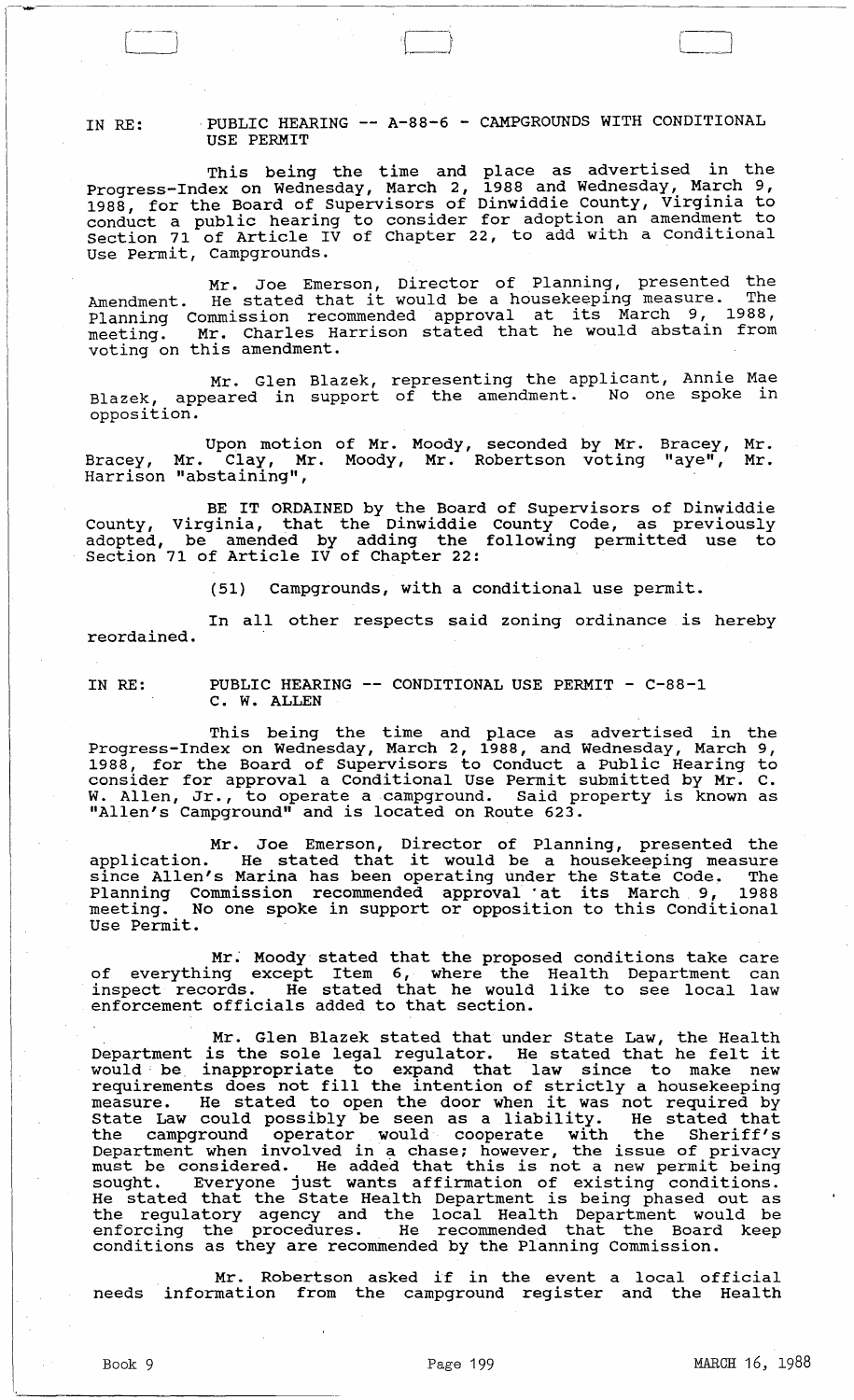Department has it, could they go to the Health Department and ask for that information. Mr. T. O. Rainey, III, Commonwealth's for that information. Mr. T. O. Rainey, 111, Commonwealth's<br>Attorney, stated they could ask but they probably could not get it Attorney, stated they could ask but they probably could not get it<br>without a court order. Mrs. Annie Mae Blazek asked if it would be a violation of the Privacy Act. Mr. Rainey stated yes, however, under the County's ordinance the campground operator might be compelled by a court order. Mrs. Blazek stated she did not want to take on the responsibility for law enforcement work.

Mr. Robertson asked if the· County would be in violation of the Privacy Act by adding law enforcement officials to the requirement. Mr. Rainey stated that he did not think so but he would like to research it. Mr. Robertson asked what would be the purpose of local government officials being able to look at the register. He was advised that the amendment only called for law enforcement officials. Mr. Jim Cornwell, County Attorney, stated enforcement officials. Mr. Jim connwerl, county Actorney, stated<br>that if the request was not proper, the campground operator could refuse. Mr. Robertson asked wouldn't a deputy need more than just a verbal request for this information. Mr. Cornwell stated that a campground is considered a quasi-public facility. The Sheriff's Department might need to know this information for certain cases. Mr. Harrison stated that he had known law enforcement officers to come in and ask for information for personal use.

Mr. Rainey suggested that they amend the motion to include that the request for information be at the request of the Sheriff, or his Captain or Sergeant of the State Police by written request. He did not want to make it too cumbersome for the Sheriff to get this information. Mrs. Blazek said that amendment was good, that it be made by the request of the Sheriff and in writing.

Upon motion of Mr. Moody, seconded by Mr. Clay, Mr. Bracey, Mr. Clay, Mr. Robertson voting "aye", Mr. Harrison "abstaining",

BE IT RESOLVED by the Board of Supervisors of Dinwiddie county, virginia, that Conditional Use Permit C-88-1 requested by Mr. C. W. Allen, Jr. to operate Allen's Campground on Route 623, be approved with the following conditions:

(I) Subject to all provisions, rules and regulations of the Board of Health of the Commonwealth of Virginia, including provisions of construction and maintenance.

(2) Subject to all provisions of State Law.

(3) To be occupied only by persons in camping units as defined by state Law or Board of Health regulations and only by such persons when they are involved in recreation, vacation, leisure time or travel.

(4) All permanent buildings and structures in campgrounds shall be constructed under the provlslons of the Uniform Statewide Building Code and the regulations of the Board of Health. Any reconstruction, alteration, conversion, or repairs required by the application of the Virginia Code and the regulations of the Board of Health shall be carried out in accordance with the provisions of the Uniform statewide Building Code. Construction and alterations shall remain in conformity with the law or code under which they were constructed.

(5) All water sources and sewer or septic facilities shall comply with the regulations of the Board of Health, the State shall comply with the regulations of the Board of Health, the State<br>Water Control Board, and, if connected to public utilities, the Dinwiddie County water Authority.

(6) The campground operator shall maintain a register for each campground lot for at least the previous year which register shall be available to local law enforcement officers at the written request of the Sheriff or captain of the Dinwiddie County Sheriff's Department, or Sergeant of the State Police; and the Department of Health Commissioner, upon request, during his inspection of the campground. The register shall contain:

 $\frac{1}{2} \left( \frac{1}{2} \right)^2 + \frac{1}{2} \left( \frac{1}{2} \right)^2$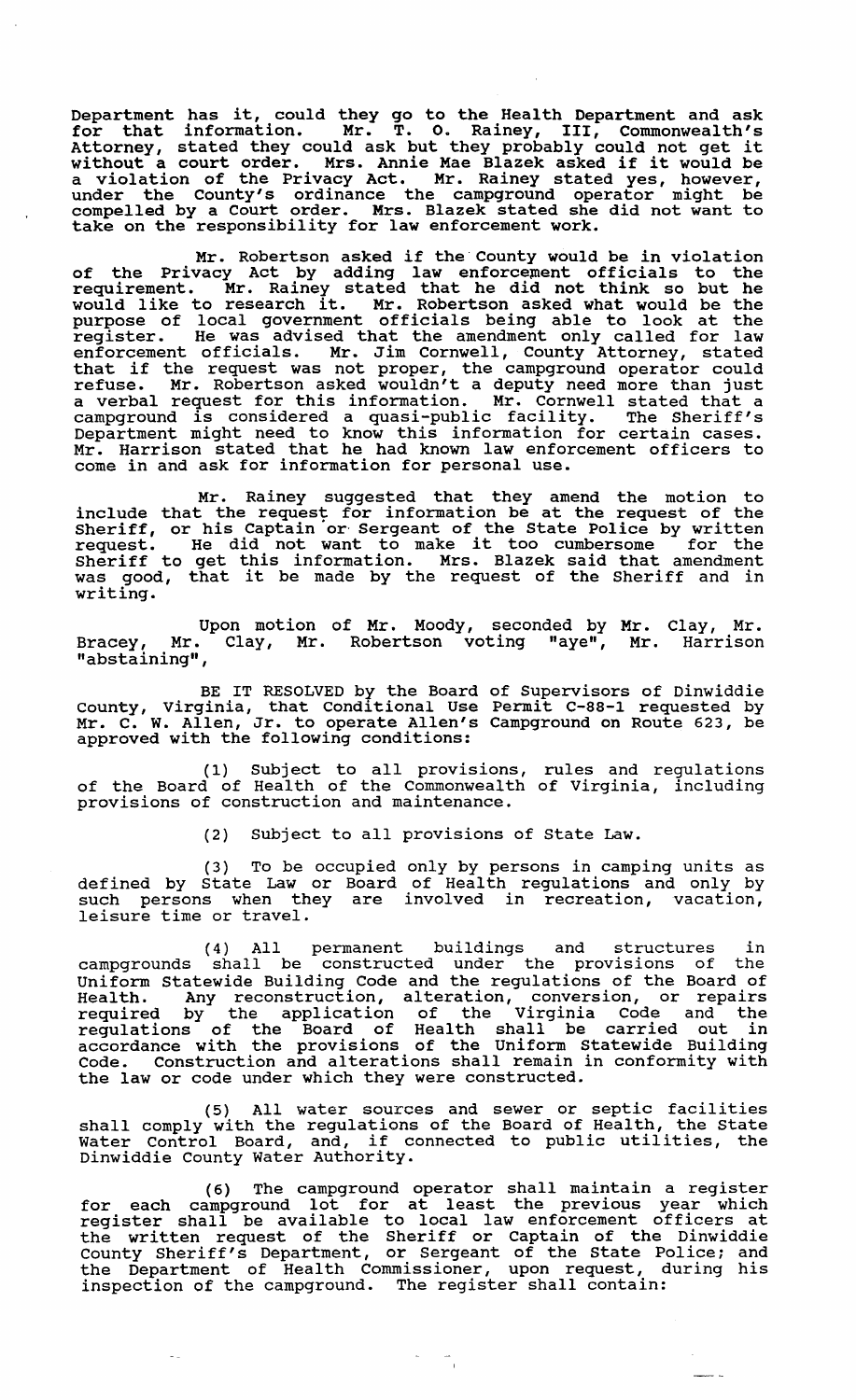a) The names and addresses of each camper, owner

and occupant;

- b) The date of the campsite occupancy;
- c) The number of campsites occupied;

PIPER REPORT ~--!-

d) The license number of each camper who has on the campground a vehicle requiring a license.

(7) This conditional use permit shall expire and shall be deemed to be abandoned after a period of twenty-four (24) months continuous nonuse and such abandonment of the use shall render this conditional use permit null and void.

# IN RE: PUBLIC HEARING -- CONDITIONAL USE PERMIT - C-88-2 -<br>H AND B OF VIRGINIA, INC.

This being the time and place as advertised in the Progress-Index on March 2, 1988 and March 9, 1988, for the Board of supervisors of Dinwiddie County, Virginia to conduct a Public Hearing to consider for approval a request for a Conditional Use Permit as submitted by Hand B of Virginia, Inc., to operate a campground. Said property is known as "Picture Lake Campground" and is located on U.S. Route 1. Mr. Harrison stated that he would aha is reduced on oist house 1.<br>abstain from voting on this issue.

Mr. Joe Emerson, Director of Planning, presented the mr. Joe Emerson, Director of Planning, presented the<br>request and stated that it was basically a housekeeping measure as Picture Lake Campground has been operating under state Code. Mrs. Annie Mae Blazek was present in support of the request. No one spoke in opposition.

Upon motion of Mr. Bracey, seconded by Mr. Clay, Mr. Bracey, Mr. Clay, Mr. Moody, Harrison "abstaining", Mr. Robertson voting "aye", Mr.

BE IT RESOLVED by the Board of Supervisors of Dinwiddie county, Virginia, that Conditional Use Permit C-88-2 submitted by H and B of Virginia, Inc., to operate a campground known as "Picture Lake Campground" on U.S. Route 1, be approved with the following conditions:

(1) Subject to all provlsl0ns, rules and regulations of the Board of Health of the Commonwealth of Virginia, including provisions of construction and maintenance.

(2) Subject to all provisions of State Law.

(3) To be occupied only by persons in camping units as defined by State Law or Board of Health regulations and only by such persons when they are involved in recreation, vacation, leisure time or ravel.

(4) All permanent buildings and structures in campgrounds shall be constructed under the provlslons of the Uniform statewide Building Code and the regulations of the Board of Health. Any reconstruction, alteration, conversion, or repairs required by the application of the Virginia Code and the regulations of the Board of Health shall be carried out in accordance with the provisions of the Uniform statewide Building code. Construction and alterations shall remain in conformity with the law or code under which they were constructed.

(5) All water sources and sewer or septic facilities shall comply with the regulations of the Board of Health, the State shall Comply with the regulations of the Board of Health, the State<br>Water control Board, and, if connected to public utilities, the Dinwiddie County Water Authority.

Book 9 **Page 200** Page 200 **MARCH 16, 1988**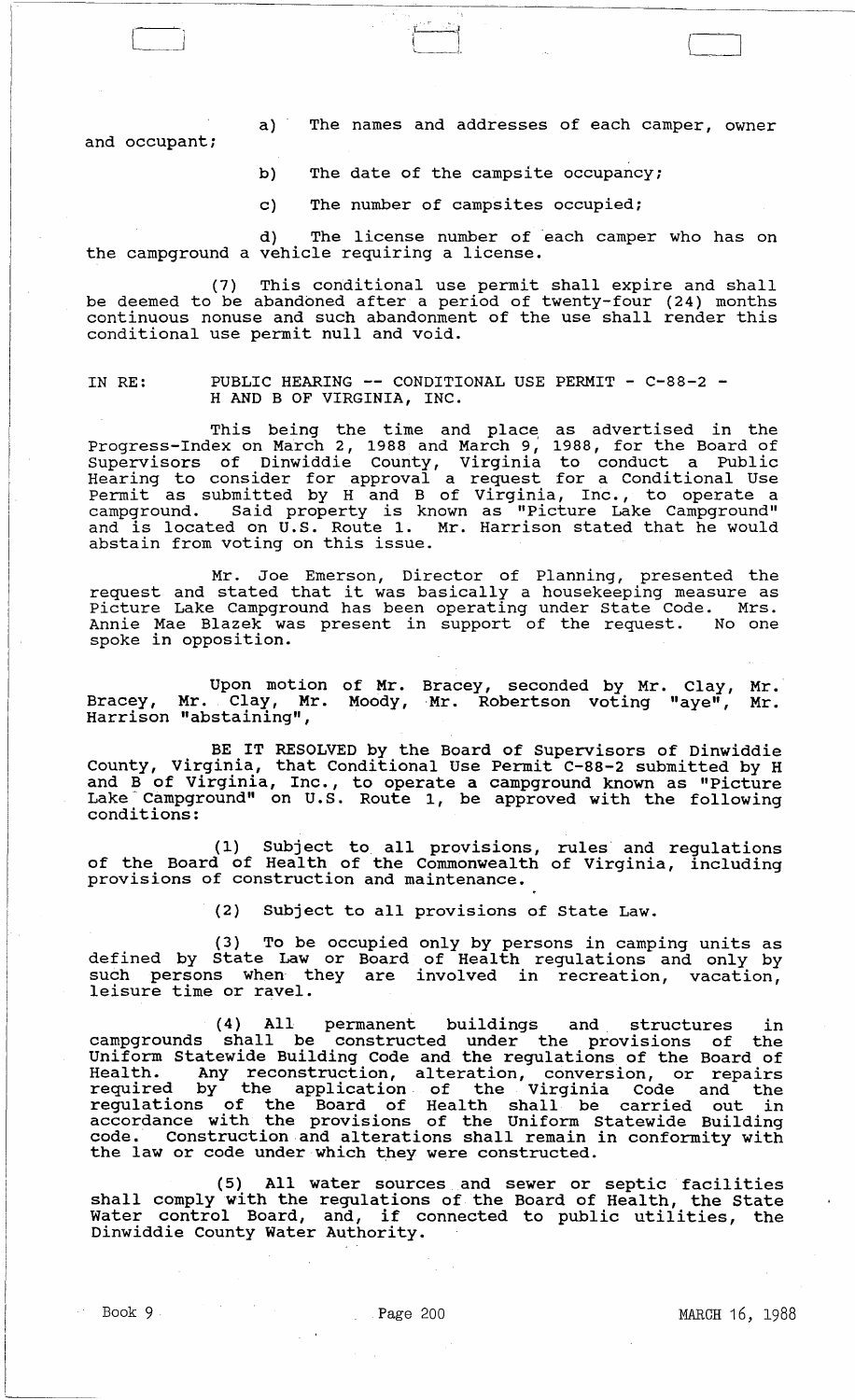(6) The campground operator shall maintain a register for each campground lot for at least the previous year which register shall be available to local law enforcement officers at the written request of the Sheriff or captain of the Dinwiddie county Sheriff's Department or Sergeant of the State Police, and the Department of Health Commissioner, upon request, during his inspection of the campground. The register shall contained:

a) The names and addresses of each camper, owner and occupant;

b) The date of the campsite occupancy;

c) The number of composites occupied;

d) The license number of each camper who has on the campground a vehicle requiring a license.

(7) This conditional use permit shall expire and shall be deemed to be abandoned after a period of twenty-four (24) months continuous nonuse and such abandonment of the use shall render this conditional use permit null and void.

#### IN RE: APPOINTMENT -- DINWIDDIE COUNTY AIRPORT & INDUSTRIAL AUTHORITY

The Board Members received a letter from the County Attorney concerning action taken at the last meeting to appoint Mr. Charles Harrison to the Airport Authority. In researching the law concerning the appointment of Board members to various committees and commissions, it was determined that a member of the Board of Supervisors cannot serve on the Airport Authority. Therefore, a motion to rescind the appointment of Mr. Charles Harrison to the Airport Authority is needed before a new appointment can be made.

Upon motion of Mr. Bracey, seconded by Mr. Moody, Mr. Bracey, Mr. Clay, Mr. Moody, Mr. Robertson voting "aye", Mr. Harrison "abstaining", the motion adopted at the March 2, 1988 meeting appointing Mr. Charles Harrison to the Airport Authority is hereby rescinded.

Authority. Mr. Clay nominated Mr. Harry Clay to the Airport Mr. Moody seconded the nomination.

Mr. Harrison stated that he would like to postpone the appointment.

Mr. Clay, Mr. Moody voting "aye", Mr. Bracey, Mr. Harrison, Mr. Robertson voting "nay", the motion died.

Mr. Bracey nominated Mr. Thomas Hooker to the Airport Authority. Mr. Harrison stated that he would like to see the appointment postponed. Mr. Clay and Mr. Moody also stated they would like to see the appointment postponed until the April 6, 1988 meeting. No further action was taken.

# IN RE: TRANSPORTATION SAFETY COMMISSION

Upon motion of Mr. Bracey, seconded by Mr. Harrison, Mr. Bracey, Mr. Clay, Mr. Harrison, Mr. Moody, Mr. Robertson voting "aye",

BE IT RESOLVED that the following appointments be made to the Transportation Safety Commission, with the terms expiring December 31, 1988.

> Volunteer Fire Departments Petersburg Airport Terry Jones Louie Thibault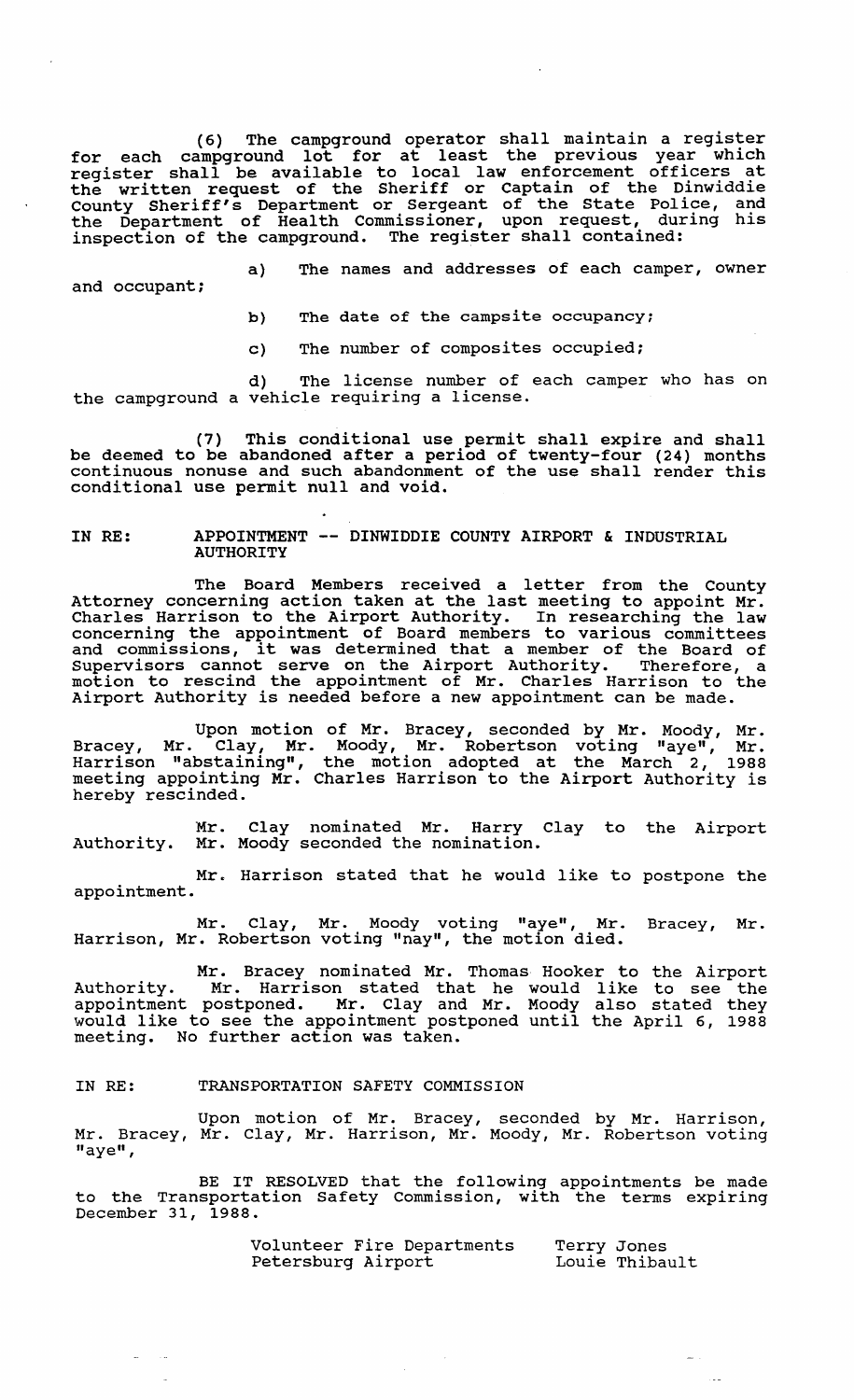IN RE: LAKE CHESDIN BOAT LANDING -- AWARD OF CONTRACT

The Interim county Administrator stated that one proposal was received for operation of the Lake Chesdin Boat Landing. The individual would be authorized to collect the \$2.00 parking fee and the season pass fee in return for keeping the grass purking ice and the beason pass fee in recurr for Reeping the grass pass was \$10.00 last year and the Game Commission has allowed the fee to be up to \$20.00.

The Interim County Administrator stated that the individual, Mr. Frank Blaha, has agreed to repair the shed and bathroom facilities for \$210.00. She recommended that Mr. Blaha be authorized to make these repairs and the County will. pay for the materials. She also stated that the holding tank should be pumped before it is turned over to Mr. Blaha.

The insurance required for operation of the Boat Landing will cost the Boat Landing Operator approximately \$870.00. Banding with cose and Bode Banding operator approximately possess.<br>The Interim County Administrator stated that this premium was excessive because the insurance is carried by the access/surplus discussive secales and indiance is callica by the decess, sarping line, which does not like to insure small businessmen. After discussing this with the County Attorney, she recommended that the insurance be waived and a hold-harmless agreement be signed by the Boat Landing Operator, in lieu of the insurance requirement. The Interim County Administrator pointed out that she discussed the insurance with the Commission of Game and Inland Fisheries and they stated that they did not have an insurance requirement for their concessioners.

The Interim County Administrator recommended that the contract to operate the Lake Chesdin Boat Landing for 1988 be awarded to Mr. Frank Blaha.

Mr. Bracey stated that he was concerned about the insurance. The County Attorney stated that he recommended the insurance requirement because he was concerned about liability.

Mrs. Crystal Elder, who worked there previously, stated<br>that it would take three weekends of collections to pay for the insurance premium. Mr. Bracey suggested that the premium be split between the County and Mr. Blaha. Mr. Blaha stated that if the County paid one-half of the premium, he felt that he could get by. County paid one-nair or the premium, ne<br>Mrs. Elder stated that it would be rough.

Mr. Robertson suggested that Mr. Blaha keep a record of his expenses on how the insurance premium affects his collections.

Bracey, "aye", Upon motion of Mr. clay, Mr. Clay, Mr. Harrison, Mr. seconded by Mr. Bracey, Mr. Moody, Mr. Robertson voting

BE IT RESOLVED by the Board of Supervisors of Dinwiddie County, Virginia, that the contract to operate the Lake Chesdin Boat Landing for 1988 be award to Frank Blaha, and

BE IT FURTHER RESOLVED by the Board of Supervisors of Dinwiddie County, Virginia, that the County pay one-half of the insurance premium, FOUR-HUNDRED THIRTY-FIVE DOLLARS (\$434.12), and the cost of putting the facilities back into shape - estimated cost FOUR-HUNDRED THIRTY-FOUR DOLLARS (\$434.12), and have the holding tank pumped out.

IN RE: LAKE CHESDIN BOAT LANDING -- SEASON PASS FEE

Bracey, "aye", Upon motion of Mr. Bracey, seconded by Mr. Moody, Mr. Mr. Clay, Mr. Harrison, Mr. Moody, Mr. Robertson voting

BE IT RESOLVED by the Board of Supervisors of Dinwiddie county, virginia' that the season pass for parking at the Lake Chesdin Boat Landing be set at TWENTY DOLLARS (\$20.00) to be collected at the site beginning April 1, 1988.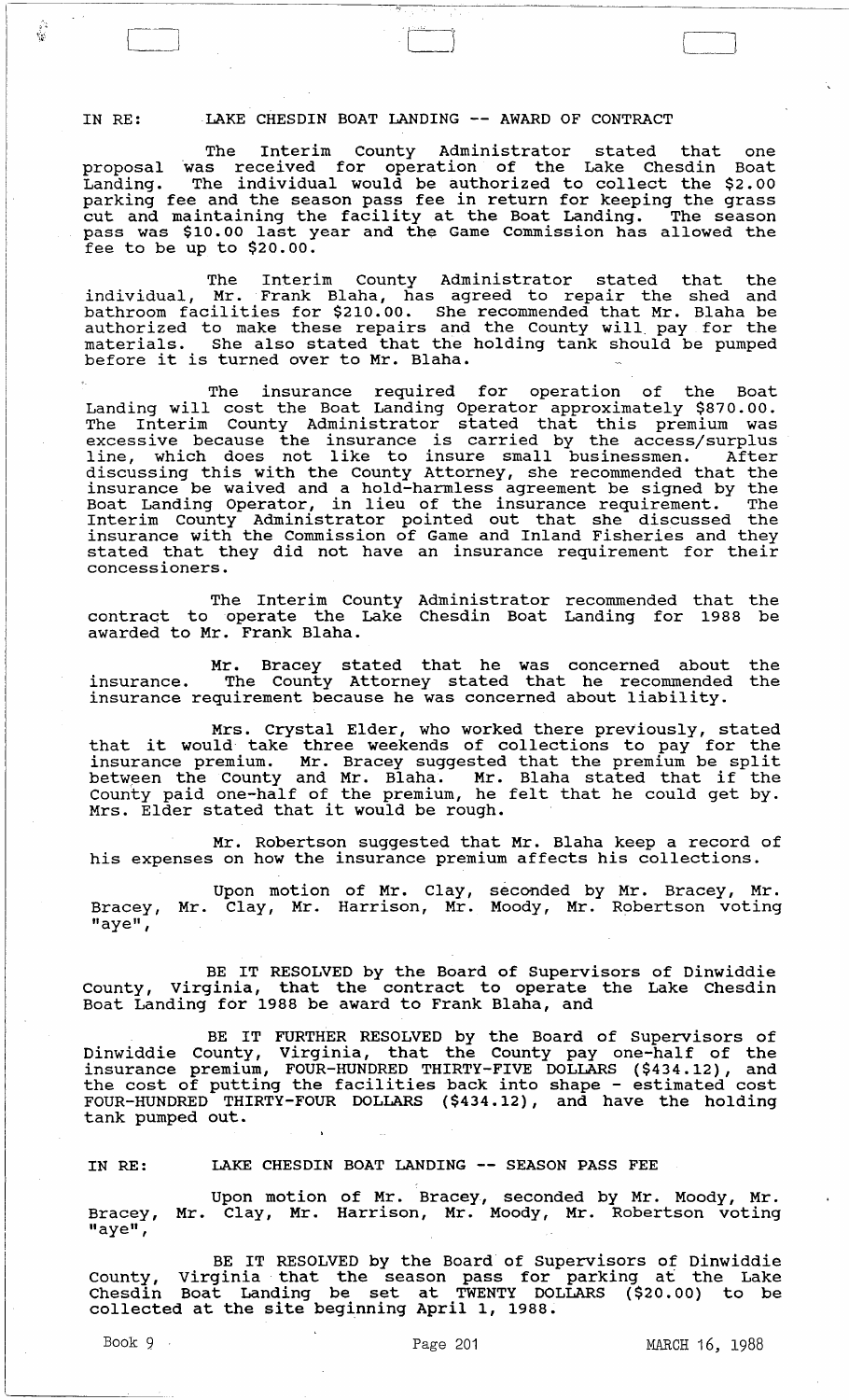## IN RE: DINWIDDIE ADDRESS DESIGNATION

Upon motion of Mr. Clay, seconded by Mr. Harrison, Mr. Bracey, Mr. Clay, Mr. Harrison, Mr. Moody, Mr. Robertson voting "aye",

BE IT RESOLVED by the Board of supervisors of Dinwiddie County, Virginia that the following resolution be adopted:

WHEREAS, numerous residents in the Northeast portion of the county have expressed a desire to have their mailing address end county have expressed a desire to have energy

WHEREAS, when a resident of the County with a Petersburg address purchases a vehicle or mobile home, the tax accruing from such transaction, on many occasions is credited to the city of Petersburg rather than the County of Dinwiddie; and

WHEREAS, the Board of Supervisors believes the Dinwiddie mailing address should encompass the Northeast section of the County to enhance the industrial, commercial and residential development of the area; and

'/

WHEREAS, the' citizens of the county believe a change would promote understanding and citizens of the County; and residing in the Northeast section in mailing address to Dinwiddie closer relationships among all

WHEREAS, the designation of the Dinwiddie address would enhance the effectiveness of the County's E911 emergency telephone system;

NOW THEREFORE BE IT RESOLVED by the Board of supervisors of Dinwiddie County, Virginia, that the united States Postal Service is requested to explore the possibility of designating a special zip code for these residents and assigning a Dinwiddie, Virginia address without changing the location of the postal delivery boundary; and

BE IT Dinwiddie County, to the county's Assembly. FURTHER RESOLVED by the Board of Supervisors of Virginia, that a copy of this resolution be sent representatives in Congress and the General

### IN RE: HEALTH DEPARTMENT ROOF

 $\sim 10^{-1}$ 

The Interim County Administrator presented a letter from the architect, Chenault & Associates, concerning the re-roofing of the Dinwiddie County Health Center. At the March 2, 1988 meeting, the Board authorized rebidding of this work.

The Interim County Administrator said that she wanted to make the Board aware of two facts to be sure they wanted to rebid the roof at this time.

(1) She was concerned that because of the type roof that was being proposed, local bidders may not be able to bid on the project.

(2) The cost to rebid the project would be FOUR-HUNDRED EIGHTY DOLLARS (\$480.00). The roofers that have already bid on the project expressed concern as to whether Dinwiddie County would again reject the bids.

Having heard the concerns, no action was taken. County Administrator's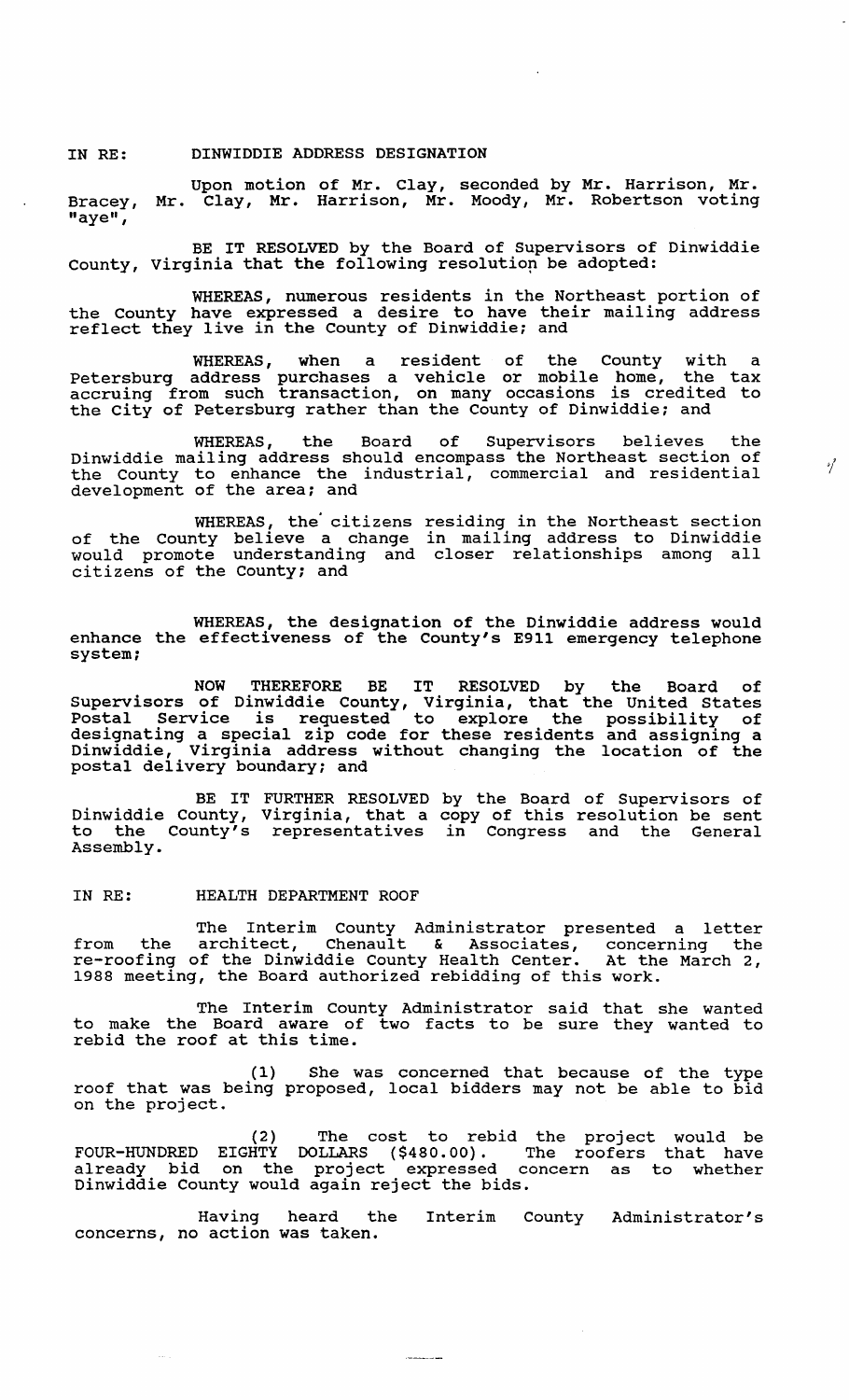IN RE: . CIRCUIT COURT CLERK -- CABINET FOR COMPUTER SYSTEM

The Interim County· Administrator presented a bid from Mr. Charles W. Mullis in the amount of FIVE-HUNDRED TWENTY-FIVE DOLLARS (\$525.00) to bUlld a cablnet.for the Circuit Court Clerk to house the computer and cash register system.

 $\beta_{\rm w}^{\rm s}$  ,  $\gamma_{\rm d}^{\rm s}$  ,  $\gamma_{\rm d}^{\rm s}$ 

The Interim County Administrator stated that after checking with. a local vendor, she did not feel that there was computer furniture available that would suit the Circuit Court Clerk's needs. She therefore recommended authorization for the Clerk to proceed with having this cabinet made.

Mr. Clay asked if this would be the end of the equipment needed by the Clerk's office for the computer system. The Interim county Administrator stated that she thought this would finish the equipment needed for the computer service as of this date; however, she understood additional computer equipment may be authorized by the State, which would require additional furniture to accommodate it. However, as of this date, she had not received a request from the Circuit Court Clerk.

Upon motion of Mr. Clay, seconded by Mr. Harrison, Mr. Bracey, Mr. Clay, Mr. Harrison, Mr. Moody, Mr. Robertson voting "aye", the Circuit Court Clerk was authorized to proceed with having a cabinet made by Mr. Charles W. Mullis as presented at a cost of FIVE-HUNDRED TWENTY-FIVE DOLLARS (\$525.00).

IN RE:

LJ

VIRGINIA DEPARTMENT OF TRANSPORTATION ADOPTION OF SIX-YEAR PLAN

Bracey,  $\overline{\mathbf{u}}$ aye $\overline{\mathbf{u}}$ , Upon motion of Mr. Bracey, seconded by Mr. Moody, Mr. Mr. Clay, Mr. Harrison, Mr. Moody, Mr. Robertson voting

BE IT RESOLVED by the Board of Supervisors of Dinwiddie County, Virginia, that the resolution adopted at the February 24, 1988 meeting on the Six-Year Plan be amended as follows:

WHEREAS, section 33.1-70-01 of the Code of virginia, 1950 as amended, requires the Board of supervisors to conduct a joint public hearing with representatives of the Virginia Department of Transportation for the purpose of discussing with the citizens of Dinwiddie County the entire Six Year Plan and to ertriating of gimminate county the entire Branch

WHEREAS, this Six-Year Plan shall consist of improvements of the secondary roads in Dinwiddie County and is based on the best estimate of funds to be available to the County for expenditure on the Six-Year Plan period on the Secondary System; and

WHEREAS, a workshop session was held with representatives of the Virginia Department of Transportation on the 17th day of February 1988, at 6:30 P.M.; and

WHEREAS, the public hearing was held on the 17th day of February 1988, at 7: 30 P.M. in the Board Meeting room of the Administration Building; and

WHEREAS, following the said public hearing, the Board<br>of Supervisors of Dinwiddie County, together with the representatives of the Virginia Department of Transportation held representatives of the virginia bepartment of fransportation held<br>another workshop session on February 24, 1988 at 7:00 P.M. to another workshop session on repruary 24, 13<br>review comments received at the public hearing;

NOW THEREFORE BE IT RESOLVED that the Board· of Supervisors of Dinwiddie county, Virginia does hereby adopt the Supervisors or Dinwiddle County, virginia does nereby adopt the<br>Six-Year Plan and the revised construction priority list for the Secondary System as set forth in the plan presented by the Virginia Department of Transportation for FY 88-89 through FY 93-94.

<u> Chairman ann an Amhair Ann an A</u>ire Marie Colla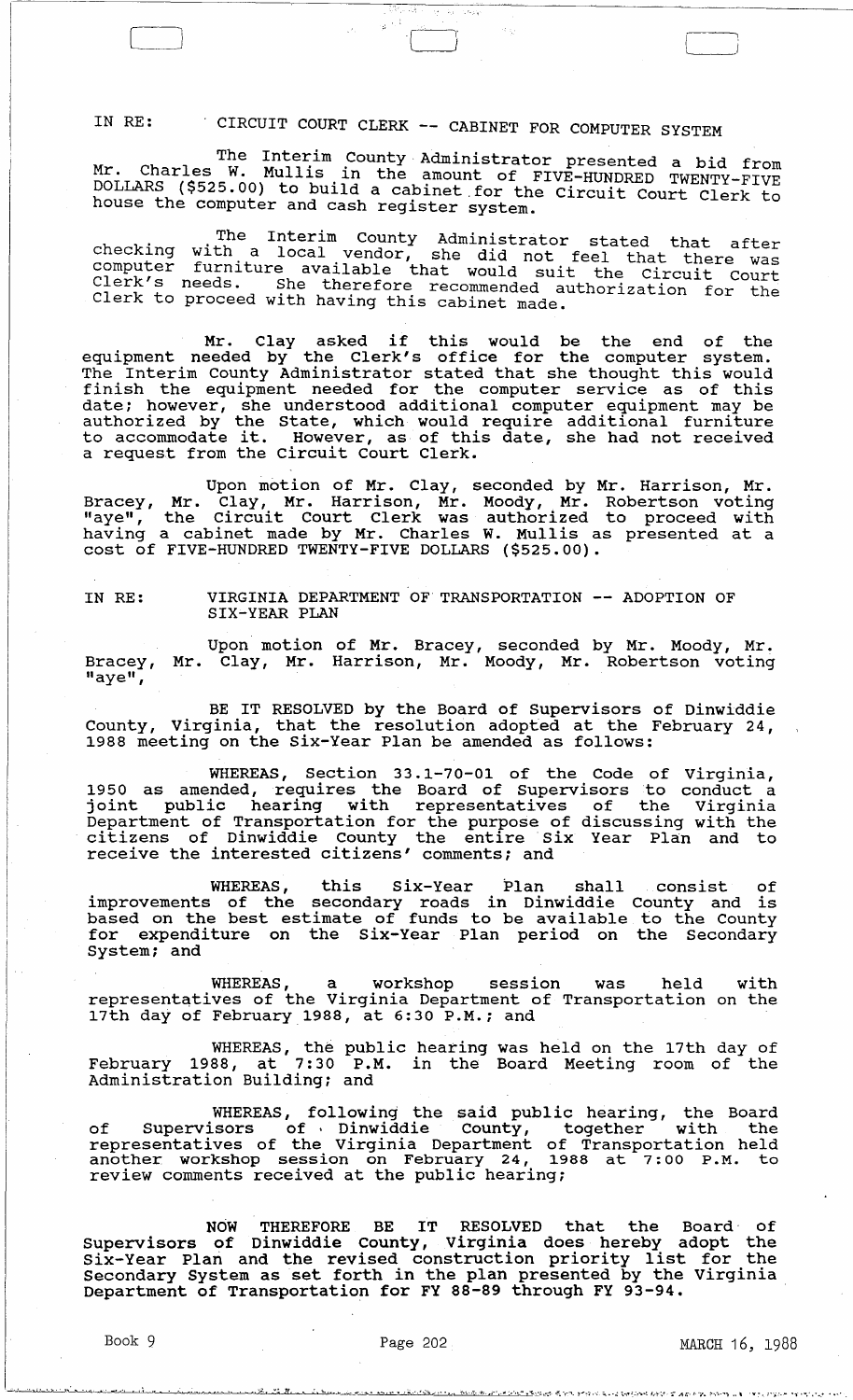# IN RE: AUTHORIZATION TO.ADVERTISE AMENDMENT TO SECTION 21-9

The County Attorney requested authorization to advertise the Amendment to section 21-9 of the County Code dealing with the requirement of Curb and Gutter. Curb and Gutter has been adopted as an emergency ordinance, which will expire in April.

Upon motion of Mr. Bracey, seconded by Mr. Moody, Mr.<br>Bracey, Mr. Clay, Mr. Harrison, Mr. Moody, Mr. Robertson voting "aye", the County Attorney was authorized to advertise Amendment to section 21-9 of the County Code for the April'20, 1988 meeting.

# IN RE: RE-SEEDING -- AIRPORT PROPERTY

Mr. Joe Emerson, Director of Planning, presented a quote from Mr. Leonard Hudson in the amount of FIFTEEN-THOUSAND DOLLARS (\$15,000) to finish the re-seeding and grading needed at the airport property. He stated this would finish the project that was started last year. A portion of the property has been was started hast year. A portion of the property has been<br>fertilized and limed and the seed must be sewn now for proper application.

Mr. clay stated that in light of the financial status of the County and a warning by the County's auditor, he did not<br>feel that it was appropriate at this time to spend \$15,000 to re-seed the property at the' airport.

The Interim County Administrator stated that she and Mr. Emerson wanted the Board to be aware of what was needed at the airport before a decision was made.

No action was taken.

### IN RE: MEETING WITH SCHOOL BOARD

Upon motion of Mr. Bracey, seconded by Mr. Clay, Mr. Bracey, Mr. Clay, Mr. Harrison, Mr. Moody, Mr. Robertson voting "aye", the Board will meet with the School Board for dinner on Tuesday, March 29, 1988, at 6:00 p.m. for discussion of the proposed school budget and Northside Elementary School.

## IN RE: COUNTY FLAG

The Interim county Administrator stated that a contract to reproduce the County flag had been awarded in 1985; however, no co reproduce the county ring.

She then displayed the original County flag that was made in 1966. She asked the Board that if this design was suitable, she would like to proceed with having the flag reproduced. An individual has donated EIGHT-HUNDRED DOLLARS (\$800.00) for this purpose.

Upon motion of Mr. Clay, seconded by Mr. Bracey, Mr. Bracey, Mr. Clay, Mr. Harrison, Mr. Moody, Mr. Robertson voting "aye", the Interim County Administrator was authorized to contact Timberlake Flag Center to have the County flag reproduced, using the design of the original flag produced in 1966.

# IN RE: EXECUTIVE SESSION

Upon motion of Mr. Clay, seconded by Mr. Moody, Mr. Bracey, Mr. Clay, Mr. Harrison, Mr. Moody, Mr. Robertson voting maye", mr. cia,, mr. marrison, mr. nood,, mr. nobereson voeing<br>"aye", pursuant to Section 2.1-344(1), (5), (6) of the Virginia Freedom of Information Act, the Board of Supervisors moved into Executive Session at 10:02 p.m. to discuss legal and personnel Executive Session at 10.02 p.m. to discuss legal and permetters. The meeting reconvened in Open Session at 12:20 a.m.

 $\frac{1}{2} \left( \frac{1}{2} \right) \left( \frac{1}{2} \right) \left( \frac{1}{2} \right) \left( \frac{1}{2} \right)$ 

 $\sim 100$  km s  $^{-1}$  and